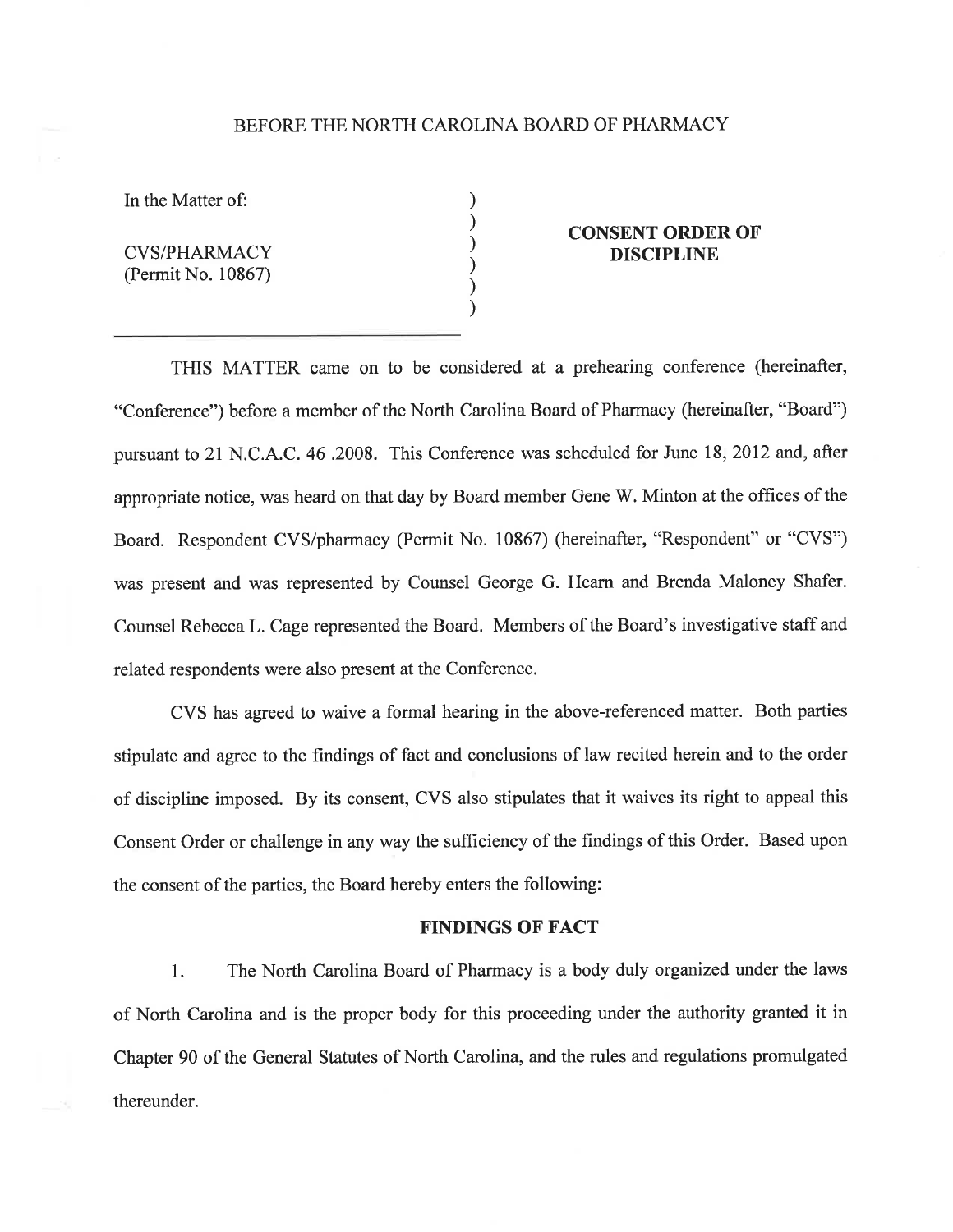2. CVS is and was, at all relevant times referred to herein, the holder of Permit No. 10861 from the Board, and located at 1309 Highway 210, Sneads Ferry, North Carolina. CVS is and was, at all relevant times referenced to herein, subject to the rules and regulations of the North Carolina Board of Pharmacy and the laws of the State of North Carolina.

3. On June l, 2011, CVS held a training program in Wilmington, N.C. for the administration of vaccines, which was attended by nine pharmacists and two pharmacy interns ("Participants"). As set forth below, it was later determined by the Board that the training program did not meet the requirements for a certificate program under North Carolina law.

4. On September 15, 2011, the Board received an anonymous complaint notifying the Board of alleged deficiencies in the vaccination training program offered by CVS on June I, 2011, including allegations that the training program did not include the required two intramuscular injections and one subcutaneous injection and that the trainer provided each of the assessment examination answers to the Participants of the program.

5. On October 20, 201I, Jay Campbell, Executive Director of the Board, notified CVS, through Michael Sherry, Manager, Retail Clinical Operations, of the anonymous complaint received by the Board and requested a response. Mr. Campbell wrote that it appeared that the pharmacists who participated in the purported training program were not properly trained and certified to administer vaccines. Mr. Campbell notified Mr. Sherry that, based upon the investigation, it appeared that any permits who permitted these pharmacists to administer vaccines were violating North Carolina law.

6. On November 10, 2011, Mr. Sherry provided a written response to Mr. Campbell. Mr. Sherry identified the Participants, the trainer, and, based on CVS's investigation, confirmed that the training program did not include the required two intramuscular injections and one

2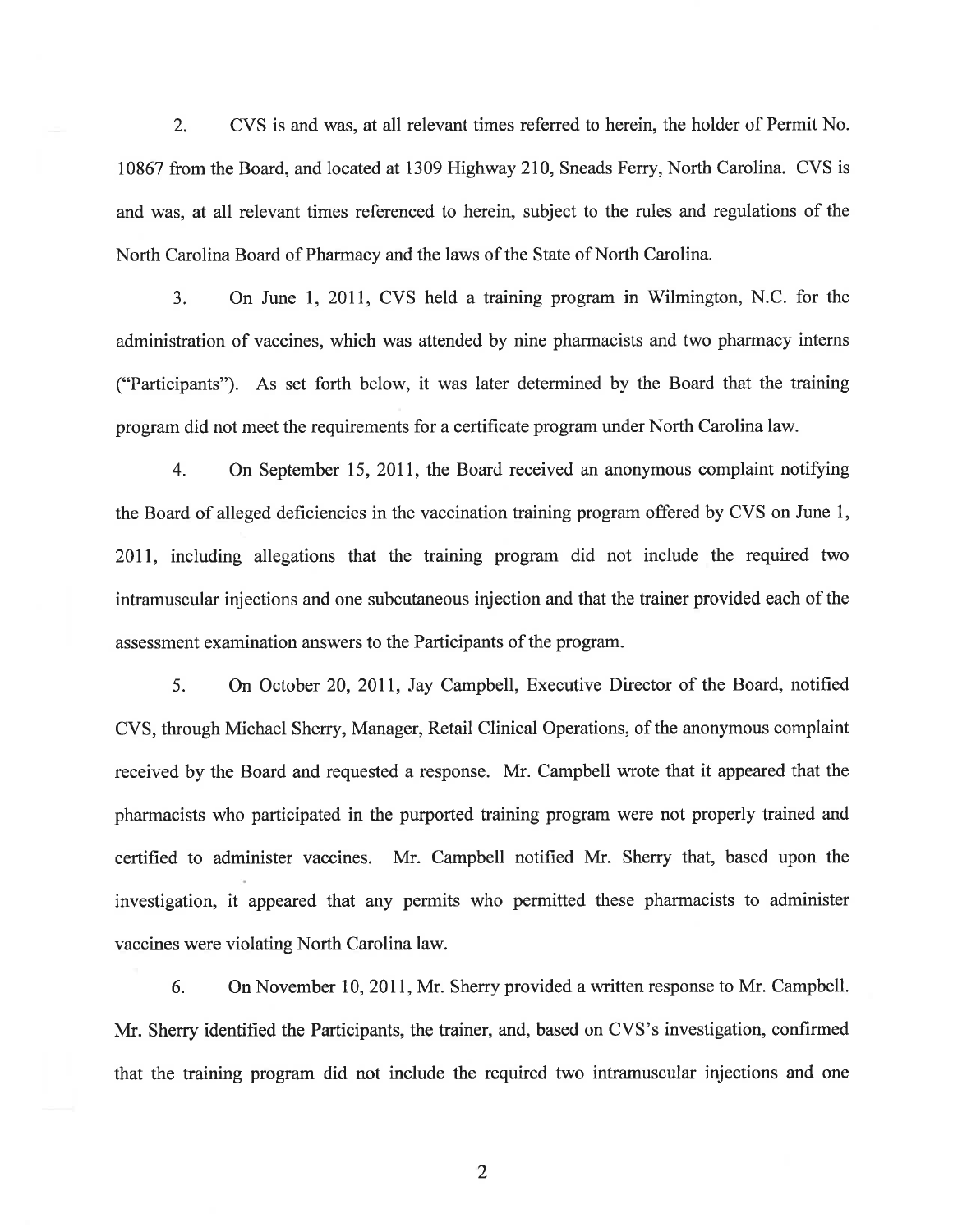subcutaneous injection. Mr. Sherry also conveyed that the Participants would be retrained and would retake the examination, and until they did so, the Participants were notified that they were not permitted to administer vaccines. Mr. Sherry provided the number of vaccinations that the Participants administered between the training on June 1, 2011 and the time at which they were instructed by CVS to cease any vaccination administration, which was on or about October 24, 2011. After further investigation and during the Conference, Mr. Sherry also confirmed that the trainer provided each of the assessment examination answers to the Parlicipants of the program.

7. From on or about November 14 to November 24,2011, a new CVS trainer conducted retraining on injection technique. Participants April Rogers, Edmund'Wellons, Myra Rochelle, Nathaniel Brooks, Lauralyle Weaver and Amos Brinson underwent injection technique retraining. Participants Matt Rettig, Ashok Chandarana and David Kopaczewski opted not to undergo retraining and instead decided to no longer administer vaccinations. Following injection retraining, Participants April Rogers, Edrnund Wellons, Myra Rochelle, Nathaniel Brooks, Lauralyle Weaver and Amos Brinson again began to administer vaccines based on communication from CVS that they were permitted to do so. The retraining that took place in November 2011 did not, however, require the Participants to repeat the didactic coursework or to retake the assessment examination.

8. On December 5, 2011, Mr. Sherry received a letter from Mr. Campbell informing him that not all participants had been retrained on injection technique and that none of the participants had repeated the didactic course work or had retaken the exam. Accordingly, the Participants remained improperly trained and not certified to administer vaccines under North Carolina law.

J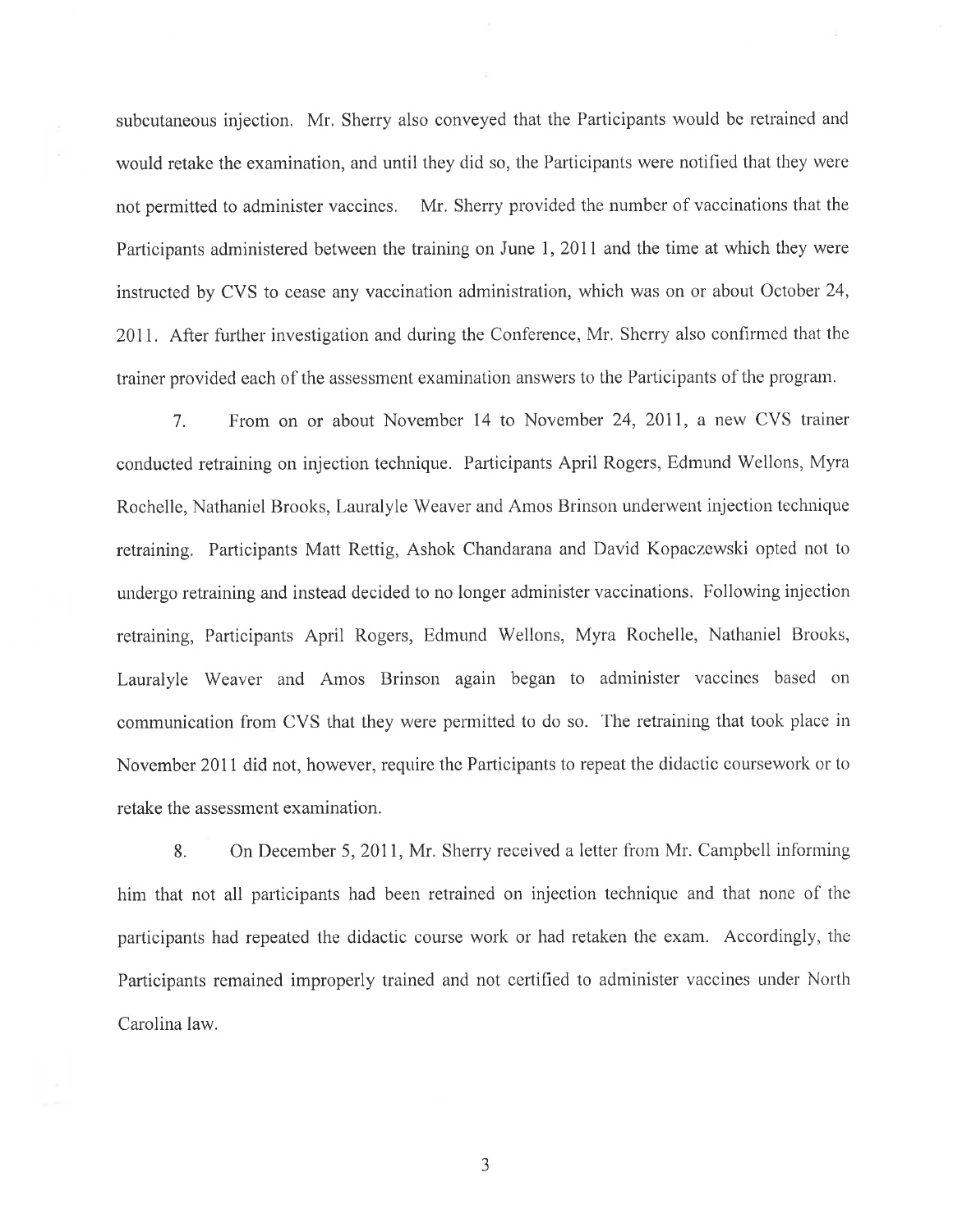9. From on or about December 5 to December 19, 2011, CVS conducted exam retesting of certain of the Participants. April Rogers, Edmund Wellons, Myra Rochelle and Lauralyle Weaver re-took the examination. Participants Nathaniel Brooks and Amos Brinson elected not to re-test and instead decided to undergo the full training for certification for the Fall, 2012 flu season.

10. On or about December 19,2011 Mr. Campbell contacted CVS Wilmington area pharmacy supervisor Betsy Ramsay and informed her that the Participants were not permitted to administer vaccines.

11. From on or about December 19,2011 upon direction from CVS, none of the Participants administered any vaccines as directed by the Board.

12. Between August 24, 2011 and December 4, 2011, CVS permitted R. Ph. Nathaniel Brooks, as pharmacist-manager, to unlawfully administer 201 vaccines.

13. In addition, a number of the vaccination records maintained by CVS did not comply with North Carolina law in that 20I of the records failed to adequately describe the administration site of injection.

#### **CONCLUSIONS OF LAW**

Based on the above findings, the Board concludes as a matter of law:

l. All parties are properly before the Board, and the Board has jurisdiction over CVS and the subject matter of this proceeding.

2. CVS's conduct, as set out in the findings of fact above, constitutes grounds for discipline pursuant to N.C. Gen. Stat. \$ 90-85.38 because CVS's acts were in violation of N.C. Gen. Stat. \$\$ 90-85.3(r), 90-85.38(b), and 90-85.40(Ð; and 2l N.C.A.C. 46 .1804(a), 46 .2302(a), and 46 .2507 .

4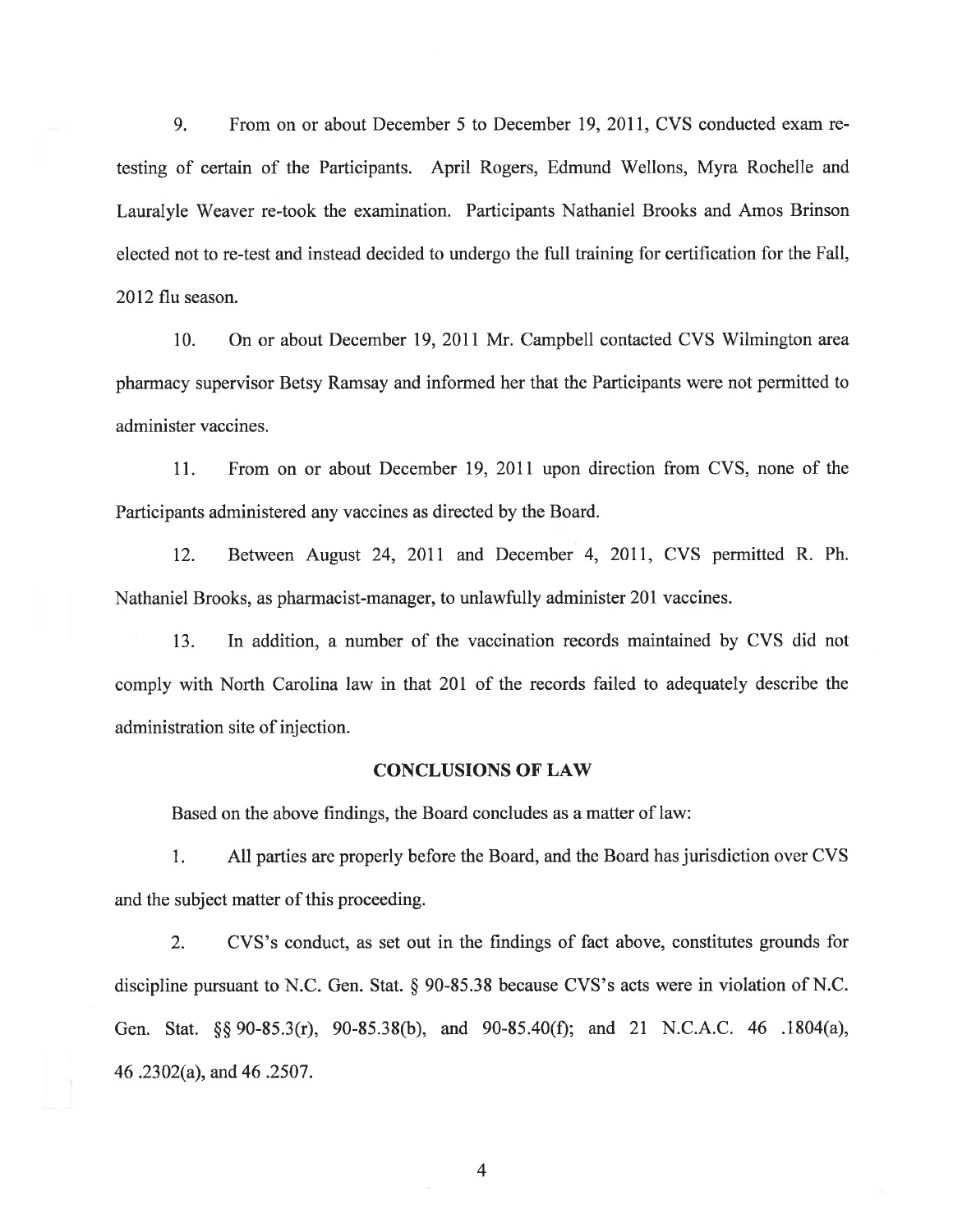Based upon the foregoing, and with the consent of the parties, fT IS THEREFORE ORDERED that the permit of CVS is hereby subject to the following conditions:

1. CVS shall administer no vaccinations for a two-year period commencing on the date of the entry of this Order and running for two consecutive years;

2. CVS shall violate no laws governing the practice of pharmacy or the distribution of drugs;

3. CVS shall violate no rules and regulations of the Board;

4. CVS shall cooperate with the Board, its attomeys, investigators and other representatives in any investigation of compliance with the provisions of this Consent Order; and

5. If CVS fails to comply with any terms or conditions of this Order, CVS may be subject to additional disciplinary action by the Board.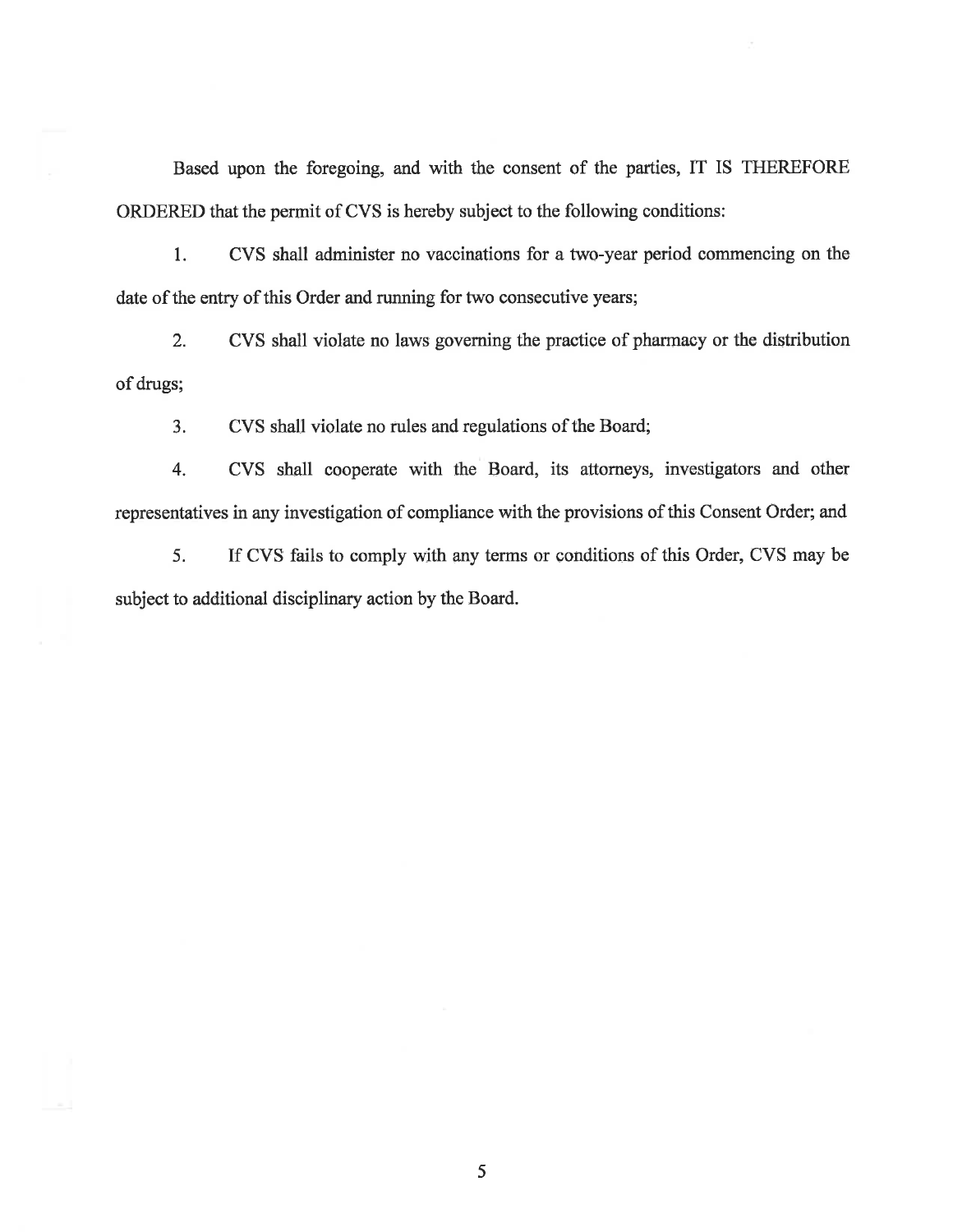This the  $\frac{1+h}{h}$  day of July, 2012.

 $\bullet$  $\overline{\mathcal{O}}$ s.

# NORTH CAROLINA BOARD OF PHARMACY

 $\ell$ By: Jack W. Campbell, IV<br>Executive Director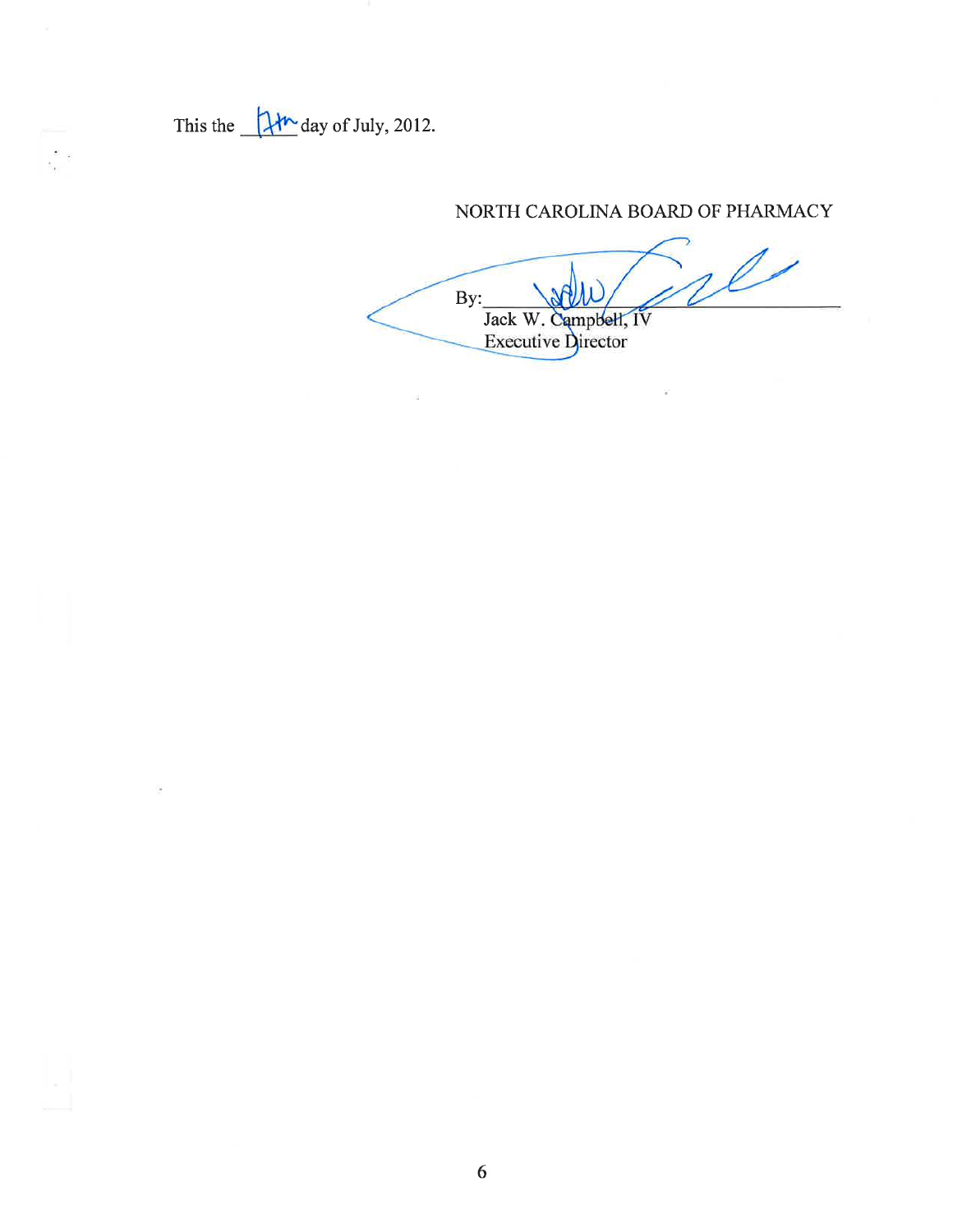CVS/pharmacy, the holder of permit number 10867, has full knowledge that it has the right to a formal hearing, at which it would have the right to be represented at its expense by counsel, in this matter. The undersigned freely, knowingly and voluntarily waives such right by entering into this Consent Order. The undersigned understands and agrees that by entering into this Consent Order, it certifies that it has read the foregoing Consent Order and that it voluntarily consents to the terms and conditions set forth therein and relinquishes any right to judicial review of Board actions which may be taken concerning this matter. The undersigned further understands that should it violate the terms and conditions of this Consent Order, the Board may take additional disciplinary action. The undersigned understands and agrees that this Consent Order will not become effective unless and until approved by the Board. The undersigned understands that it has the right to have counsel of its choice review and advise it with respect to its rights and this Consent Order, and represents that it enters this Consent Order after consultation with its counsel or after knowingly and voluntarily choosing not to consult with counsel.

The undersigned certifies that its agent executing this Consent Order is duly authorized to accept the Consent Order on behalf of CVS/pharmacy, and to bind the permit holder.

**ACCEPTED AND CONSENTED TO BY:** 

CVS/pharmacy (Permit No. 10867)

Aatth Bran Date 7/13/12

By: Nathanted Brooks

STATE OF North Carolina

Liake COUNTY

I, the undersigned Notary Public of the County and State aforesaid, do hereby certify that the following personally appeared before me this day and acknowledged the due execution of the foregoing document: Nathaniel 13rooks

Date:  $7 - 13 - 2012$ 



Notary Public

My commission expires:  $\omega - 20 - 20$